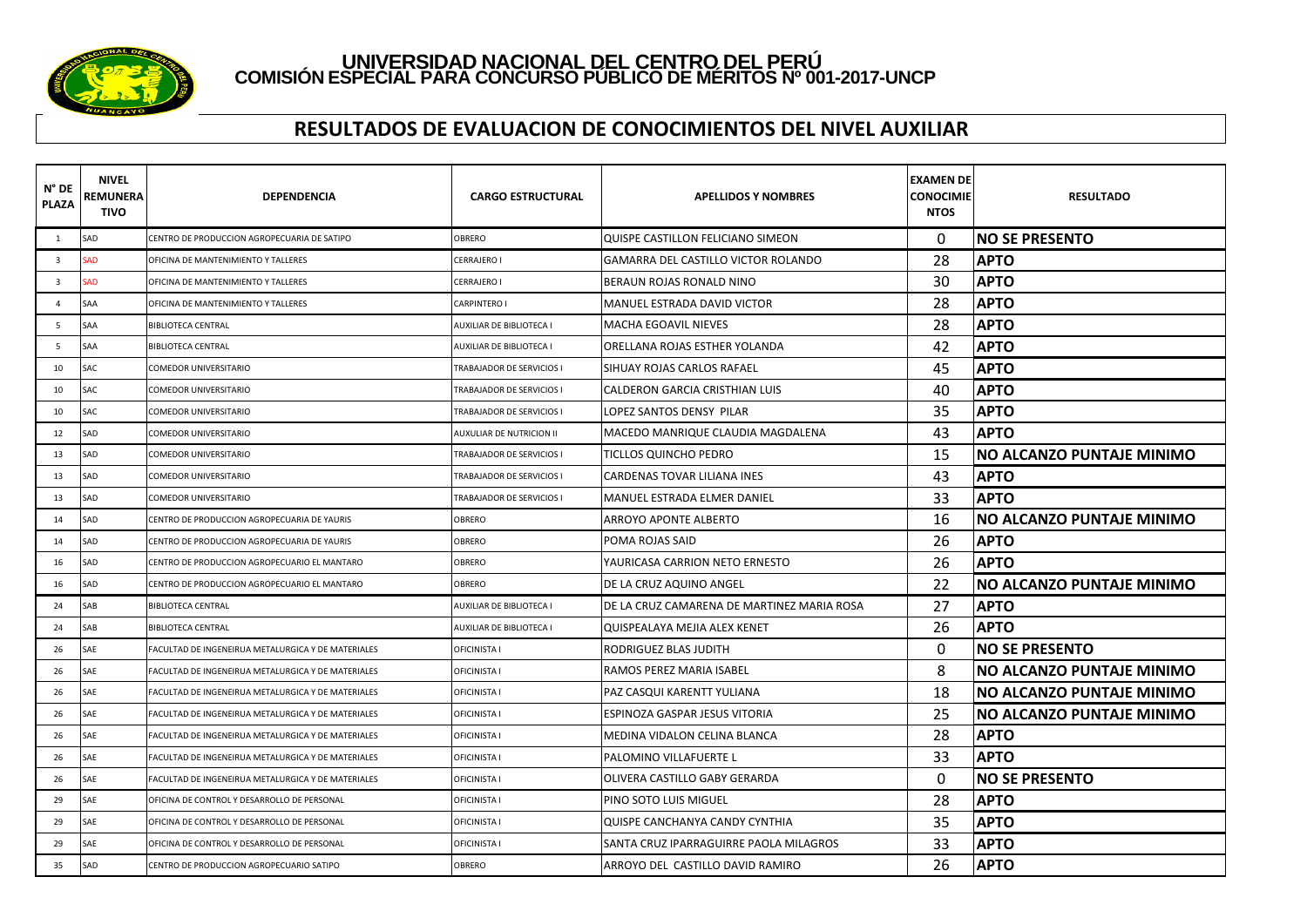

#### **RESULTADOS DE EVALUACION DE CONOCIMIENTOS DEL NIVEL TECNICO**

| N° DE<br><b>PLAZA</b> | <b>NIVEL</b><br>REMUNERA<br><b>TIVO</b> | <b>DEPENDENCIA</b>                           | <b>CARGO ESTRUCTURAL</b> | <b>APELLIDOS Y NOMBRES</b>          | <b>EXAMEN DE</b><br><b>CONOCIMIE</b><br><b>NTOS</b> | <b>RESULTADO</b>                 |
|-----------------------|-----------------------------------------|----------------------------------------------|--------------------------|-------------------------------------|-----------------------------------------------------|----------------------------------|
| 9                     | <b>STB</b>                              | <b>BIBLIOTECA CENTRAL</b>                    | TECNICO EN BIBLIOTECA I  | MARTEL FLORES ANGELUZ YESICA        | 26                                                  | <b>APTO</b>                      |
| 9                     | <b>STB</b>                              | <b>BIBLIOTECA CENTRAL</b>                    | TECNICO EN BIBLIOTECA I  | CORDOVA GAMARRA LUZ MARIA           | 30                                                  | <b>APTO</b>                      |
| 15                    | <b>STA</b>                              | CENTRO DE PRODUCCION METALURGICA DE YAURIS   | TECNICO EN LABORATORIO I | ROJAS QUISPE JESUS ENRIQUE          | 32                                                  | <b>APTO</b>                      |
| 15                    | <b>STA</b>                              | CENTRO DE PRODUCCION METALURGICA DE YAURIS   | TECNICO EN LABORATORIO I | INGA QUISPE ISABEL YENY             | $\Omega$                                            | <b>NO SE PRESENTO</b>            |
| 15                    | <b>STA</b>                              | CENTRO DE PRODUCCION METALURGICA DE YAURIS   | TECNICO EN LABORATORIO I | PONSECA CUADROS MARIA AURORA        | 38                                                  | <b>APTO</b>                      |
| 15                    | <b>STA</b>                              | CENTRO DE PRODUCCION METALURGICA DE YAURIS   | TECNICO EN LABORATORIO   | LOPEZ CHAVEZ WILLIAM YONDER         | 40                                                  | <b>APTO</b>                      |
| 17                    | <b>STB</b>                              | CENTRO DE PRODUCCION AGROPECUARIO EL MANTARO | TECNICO ADMINISTRATIVO I | <b>BEJARANO RODRIGUEZ EDITH</b>     | 26                                                  | <b>APTO</b>                      |
| 17                    | <b>STB</b>                              | CENTRO DE PRODUCCION AGROPECUARIO EL MANTARO | TECNICO ADMINISTRATIVO I | CANCHANYA PAREDES AGNIA LIZBETH     | 32                                                  | <b>APTO</b>                      |
| 17                    | <b>STB</b>                              | CENTRO DE PRODUCCION AGROPECUARIO EL MANTARO | TECNICO ADMINISTRATIVO I | EGOAVIL ESPINOZA ELIZABETH KARINA   | 22                                                  | <b>NO ALCANZO PUNTAJE MINIMO</b> |
| 18                    | <b>STD</b>                              | OFICINA DE CONTROL Y DESARROLLO DE PERSONAL  | TECNICO ADMINISTRATIVO I | QUISPE SALAS MIGUEL OSCAR           | 0                                                   | <b>NO SE PRESENTO</b>            |
| 18                    | <b>STD</b>                              | OFICINA DE CONTROL Y DESARROLLO DE PERSONAL  | TECNICO ADMINISTRATIVO I | SALVADOR FERNANDEZ CARLA NOELIA     | 26                                                  | <b>APTO</b>                      |
| 18                    | <b>STD</b>                              | OFICINA DE CONTROL Y DESARROLLO DE PERSONAL  | TECNICO ADMINISTRATIVO I | VILLAVERDE CABEZA ELIZABETH ANDREA  | 29                                                  | <b>APTO</b>                      |
| 23                    | <b>STC</b>                              | FACULTAD DE ZOOTECNIA                        | TECNICO EN LABORATORIO   | CARHUAMACA PAUCARCHUCO GLEDY KARINA | 32                                                  | <b>APTO</b>                      |
| 25                    | <b>STB</b>                              | FACULTAD DE MEDICINA HUMANA                  | TECNICO LABORATORIO I    | NAVARRO ESTEBAN LILIANA MARTHA      | 0                                                   | <b>NO SE PRESENTO</b>            |
| 28                    | <b>STA</b>                              | OFICINA DE ADMINISTRACION DOCUMENTARIA       | TECNICO ADMINISTRATIVO I | <b>BENDEZU GODOY HARDY</b>          | 33                                                  | <b>APTO</b>                      |
| 28                    | <b>STA</b>                              | OFICINA DE ADMINISTRACION DOCUMENTARIA       | TECNICO ADMINISTRATIVO I | HUAYNALAYA URETA EDILIN             | 19                                                  | <b>NO ALCANZO PUNTAJE MINIMO</b> |
| 28                    | <b>STA</b>                              | OFICINA DE ADMINISTRACION DOCUMENTARIA       | TECNICO ADMINISTRATIVO I | <b>QUISPE CERRON HELEN ELVI</b>     | 35                                                  | <b>APTO</b>                      |
| 28                    | STA                                     | OFICINA DE ADMINISTRACION DOCUMENTARIA       | TECNICO ADMINISTRATIVO I | PAITAN CASTRO ANTALIA               | 20                                                  | <b>NO ALCANZO PUNTAJE MINIMO</b> |
| 31                    | <b>STA</b>                              | FACULTAD DE ANTROPOLOGIA                     | TECNICO ADMINISTRATIVO I | PEÑA PAUCAR JOSE CARLOS             | 34                                                  | <b>APTO</b>                      |
| 31                    | <b>STA</b>                              | <b>FACULTAD DE ANTROPOLOGIA</b>              | TECNICO ADMINISTRATIVO I | POMA MAYORCA ANGELA PATRICIA        | 0                                                   | <b>NO SE PRESENTO</b>            |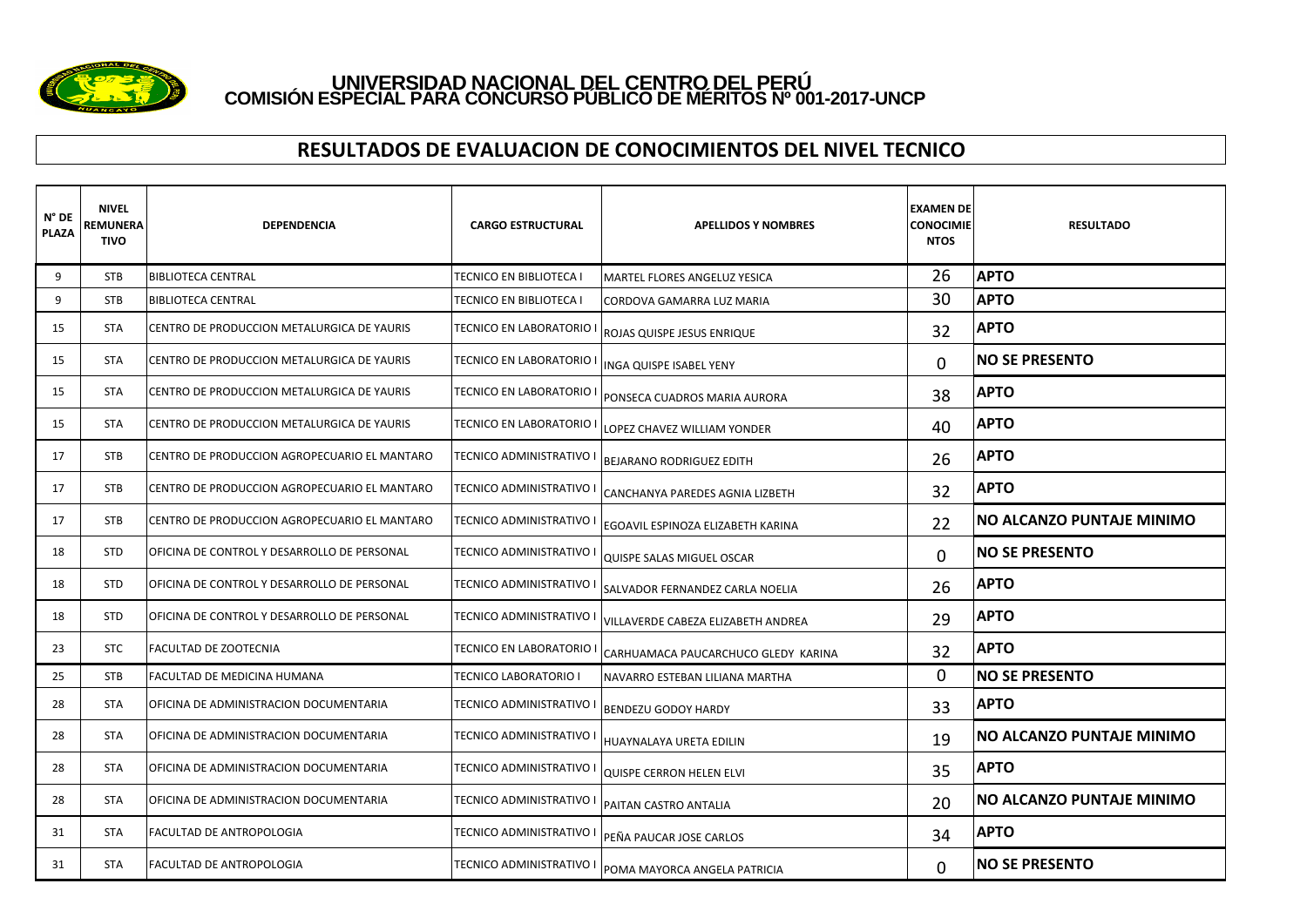

#### **RESULTADOS DE EVALUACION DE CONOCIMIENTOS DEL NIVEL PROFESIONAL**

| $N^{\circ}$ DE<br><b>PLAZA</b> | <b>NIVEL</b><br>REMUNERA<br>TIVO | DEPENDENCIA                                    | <b>CARGO ESTRUCTURAL</b>                                  | <b>APELLIDOS Y NOMBRES</b>          | <b>EXAMEN DE</b><br><b>CONOCIMIE</b><br><b>NTOS</b> | <b>RESULTADO</b>                 |
|--------------------------------|----------------------------------|------------------------------------------------|-----------------------------------------------------------|-------------------------------------|-----------------------------------------------------|----------------------------------|
| 19                             | <b>SPF</b>                       | ORGANO DE CONTROL INSTITUCIONAL                | <b>AUDITOR II</b>                                         | SALAS MORALES PERCY PAUL            | $\mathbf{0}$                                        | <b>INO SE PRESENTO</b>           |
| 19                             | SPF                              | ORGANO DE CONTROL INSTITUCIONAL                | <b>AUDITOR II</b>                                         | BAUTISTA NOLASCO SONIA LUZ          | 26                                                  | <b>APTO</b>                      |
| 19                             | <b>SPF</b>                       | ORGANO DE CONTROL INSTITUCIONAL                | <b>AUDITOR II</b>                                         | VALLADARES ZACARIAS NATALY YESSENIA | 26                                                  | <b>APTO</b>                      |
| 21                             | <b>SPD</b>                       | OFICINA DE ESTUDIOS Y FORMULACION DE PROYECTOS | <b>ARQUITECTO I</b>                                       | BRAVO CRUZ JHULIANE MINICA          | 26                                                  | <b>APTO</b>                      |
| 22                             | <b>SPC</b>                       | OFICINA DE PLANEAMIENTO Y DESARROLLO           | <b>ASISTENTE</b><br><b>ADMINISTRATIVO I</b>               | <b>CASAS SANCHEZ LIZETH</b>         | 26                                                  | <b>APTO</b>                      |
| 27                             | <b>SPE</b>                       | OFICINA DE PRESUPUESTO                         | <b>ASISTENTE</b><br><b>ADMINISTRATIVO I</b>               | <b>QUISPE GARAY CIRO LUCIO</b>      | 27                                                  | <b>APTO</b>                      |
| 27                             | <b>SPE</b>                       | OFICINA DE PRESUPUESTO                         | <b>ASISTENTE</b><br><b>ADMINISTRATIVO I</b>               | LAUREANO VALENZUELA MIRIAM          | 38                                                  | <b>APTO</b>                      |
| 30                             | <b>SPB</b>                       | OFICINA GENERAL DE GESTION DEL TALENTO HUMANO  | <b>ASISTENTE</b><br><b>ADMINISTRATIVO I</b>               | ROMERO ORDOÑEZ JHON ANGEL           | 28                                                  | <b>APTO</b>                      |
| 33                             | <b>SPB</b>                       | OFICINA GENERAL DE BIENESTAR UNIVERSITARIO     | <b>ASISTENTA EN SERVICIO</b><br>SOCIAL I                  | DIAZ REYES MERCEDES ZENINA          | 33                                                  | <b>APTO</b>                      |
| 33                             | <b>SPB</b>                       | OFICINA GENERAL DE BIENESTAR UNIVERSITARIO     | <b>ASISTENTA EN SERVICIO</b><br>SOCIAL I                  | LLACUA JAVIER MARIBEL MONICA        | 30                                                  | <b>APTO</b>                      |
| 33                             | <b>SPB</b>                       | OFICINA GENERAL DE BIENESTAR UNIVERSITARIO     | ASISTENTA EN SERVICIO<br>SOCIAL I                         | HUARI MATOS VIOLETA ROCIO           | 28                                                  | <b>APTO</b>                      |
| 33                             | SPB                              | OFICINA GENERAL DE BIENESTAR UNIVERSITARIO     | <b>ASISTENTA EN SERVICIO</b><br>SOCIAL I                  | HIDALGO BRAVO NELCY CELIA           | 33                                                  | <b>APTO</b>                      |
| 33                             | SPB                              | OFICINA GENERAL DE BIENESTAR UNIVERSITARIO     | <b>ASISTENTA EN SERVICIO</b><br>SOCIAL I                  | QUIÑONES CUEVAS LINA MARTIZA        | 20                                                  | <b>NO ALCANZO PUNTAJE MINIMO</b> |
| 33                             | SPB                              | OFICINA GENERAL DE BIENESTAR UNIVERSITARIO     | <b>ASISTENTA EN SERVICIO</b><br>SOCIAL I                  | RIVERA PERALTA EVELIN KARINA        | 0                                                   | <b>INO SE PRESENTO</b>           |
| 33                             | <b>SPB</b>                       | OFICINA GENERAL DE BIENESTAR UNIVERSITARIO     | <b>ASISTENTA EN SERVICIO</b><br>SOCIAL I                  | LOYOLA MALQUI IMELBA PILAR          | 25                                                  | <b>NO ALCANZO PUNTAJE MINIMO</b> |
| 34                             | <b>SPD</b>                       | CENTRO DE PRODUCCION AGROPECUARIO EL MANTARO   | <b>ASISTENTE SERVICIO DE</b><br><b>RECURSOS NATURALES</b> | NINAHUANCA TOCAS CECILIA ANTONY     | 36                                                  | <b>APTO</b>                      |
| 34                             | <b>SPD</b>                       | CENTRO DE PRODUCCION AGROPECUARIO EL MANTARO   | <b>ASISTENTE SERVICIO DE</b><br><b>RECURSOS NATURALES</b> | LOYOLA GARCIA JACKELINE JHAJAIDA    | 30                                                  | <b>APTO</b>                      |
| 34                             | SPD                              | CENTRO DE PRODUCCION AGROPECUARIO EL MANTARO   | <b>ASISTENTE SERVICIO DE</b><br><b>RECURSOS NATURALES</b> | SUYURI FELIX LALY CAROLINA          | 42                                                  | <b>APTO</b>                      |
| 34                             | <b>SPD</b>                       | CENTRO DE PRODUCCION AGROPECUARIO EL MANTARO   | <b>ASISTENTE SERVICIO DE</b><br><b>RECURSOS NATURALES</b> | BUENO ECHEVARRIA BERTHA BEATRIZ     | 30                                                  | <b>APTO</b>                      |
| 34                             | <b>SPD</b>                       | CENTRO DE PRODUCCION AGROPECUARIO EL MANTARO   | ASISTENTE SERVICIO DE<br><b>RECURSOS NATURALES</b>        | SINCHE ORDOÑEZ NELSON               | 34                                                  | <b>APTO</b>                      |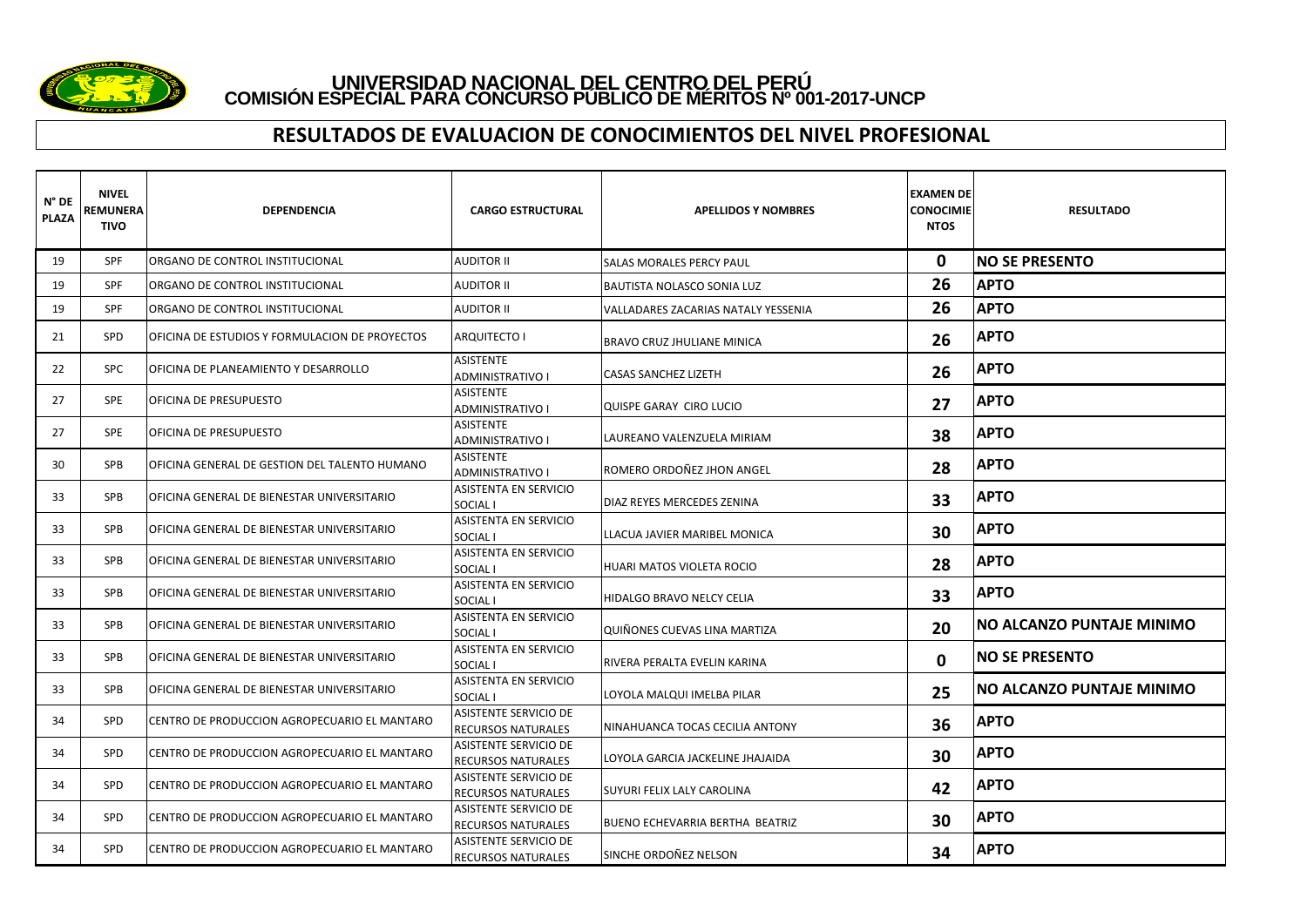

#### **RESULTADOS DE EVALUACION DE CONOCIMIENTOS PROFESIONALES DE LA SALUD**

| $N^{\circ}$ DE<br><b>PLAZA</b> | <b>NIVEL</b><br>REMUNERA<br><b>TIVO</b> | <b>DEPENDENCIA</b>   | <b>CARGO ESTRUCTURAL</b>     | <b>APELLIDOS Y NOMBRES</b>             | <b>EXAMEN DEI</b><br><b>CONOCIMIE</b><br><b>NTOS</b> | <b>RESULTADO</b>                  |
|--------------------------------|-----------------------------------------|----------------------|------------------------------|----------------------------------------|------------------------------------------------------|-----------------------------------|
| $S-03$                         | S <sub>5</sub>                          | <b>CENTRO MEDICO</b> | <b>CIRUJANO DENTISTA IV</b>  | BALTAZAR AQUINO HERNAN ANTONIO         | 10                                                   | <b>NO ALCANZO PUNTAJE MINIMO</b>  |
| $S-03$                         | S <sub>5</sub>                          | <b>CENTRO MEDICO</b> | <b>CIRUJANO DENTISTA IV</b>  | CARHUAMACA MUÑOZ KARINA ELIZABEETH     | 18                                                   | <b>NO ALCANZO PUNTAJE MINIMO</b>  |
| $S-03$                         | S <sub>5</sub>                          | <b>CENTRO MEDICO</b> | <b>CIRUJANO DENTISTA IV</b>  | DE LA CRUZ VICUÑA LUPE GEOVANNA        | 30                                                   | <b>APTO</b>                       |
| $S-03$                         | S <sub>5</sub>                          | <b>CENTRO MEDICO</b> | <b>ICIRUJANO DENTISTA IV</b> | PEREZ CAMBORDA MANUEL ANTONIO          | 15                                                   | <b>NO ALCANZO PUNTAJE MINIMO</b>  |
| $S-03$                         | S <sub>5</sub>                          | <b>CENTRO MEDICO</b> | <b>CIRUJANO DENTISTA IV</b>  | QUINTANILLA RAUCH CARLOS CARLOS MANUEL | 28                                                   | <b>APTO</b>                       |
| $S-03$                         | S <sub>5</sub>                          | <b>CENTRO MEDICO</b> | <b>CIRUJANO DENTISTA IV</b>  | ROJAS HILARIO LUIS ALBERTO             | 28                                                   | <b>APTO</b>                       |
| $S-03$                         | S <sub>5</sub>                          | <b>CENTRO MEDICO</b> | <b>CIRUJANO DENTISTA IV</b>  | <b>ISOTO AREVALO RICHARD FREDDY</b>    | 23                                                   | INO ALCANZO PUNTAJE MINIMO        |
| $S-03$                         | S <sub>5</sub>                          | <b>CENTRO MEDICO</b> | CIRUJANO DENTISTA IV         | SURICHAQUI SALINAS MARTIN              | 20                                                   | <b>INO ALCANZO PUNTAJE MINIMO</b> |
| $S-03$                         | S <sub>5</sub>                          | <b>CENTRO MEDICO</b> | <b>CIRUJANO DENTISTA IV</b>  | VENTURA ALIAGA CARLOS WILLIAM          | 20                                                   | <b>NO ALCANZO PUNTAJE MINIMO</b>  |
| $S-03$                         | S <sub>5</sub>                          | <b>CENTRO MEDICO</b> | <b>CIRUJANO DENTISTA IV</b>  | VERA BERRROCAL FLOR DE MARIA           | 38                                                   | <b>APTO</b>                       |